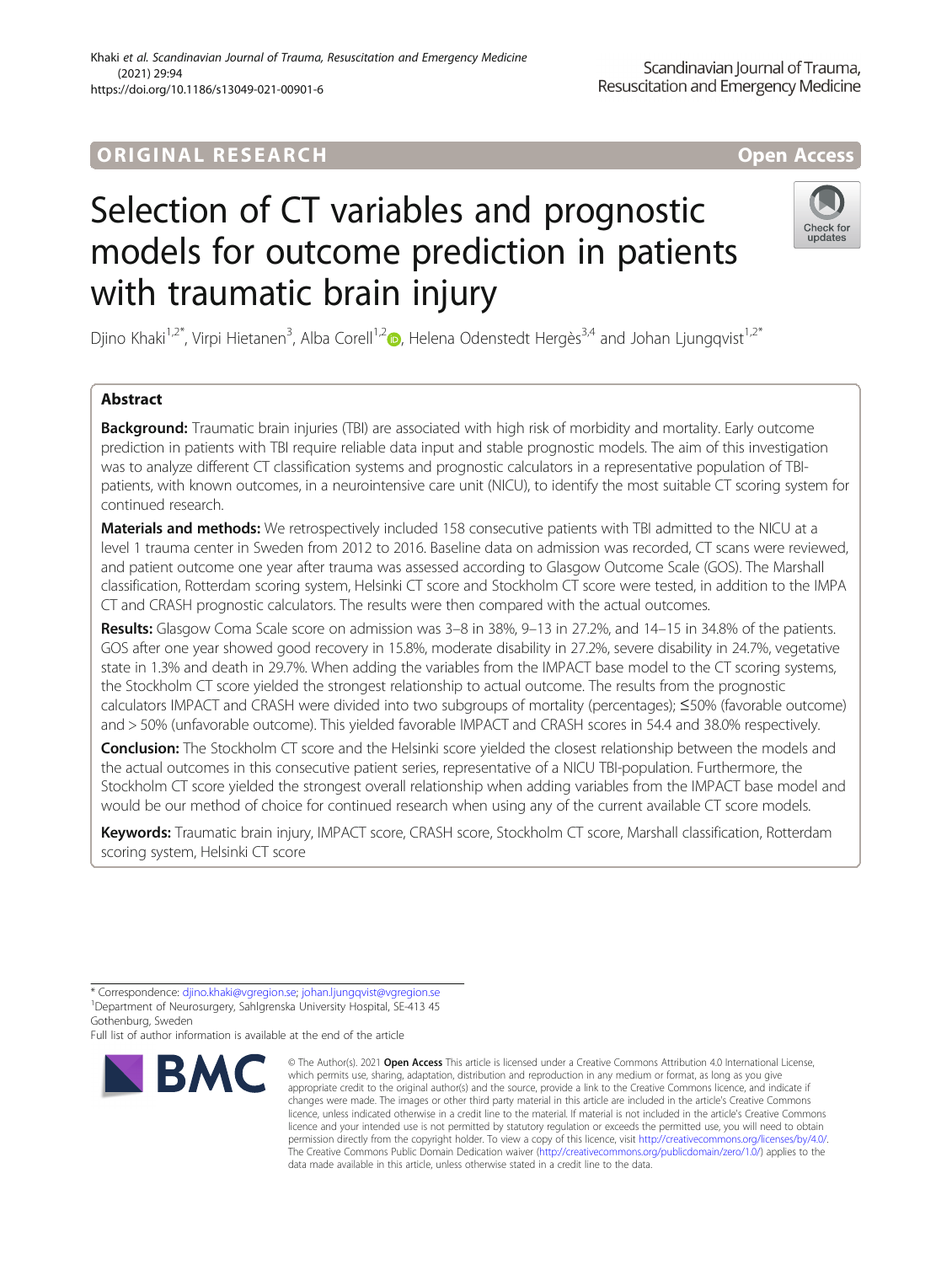# Background

Traumatic brain injury (TBI) is a major cause of death and disability worldwide  $[1-3]$  $[1-3]$  $[1-3]$  $[1-3]$  $[1-3]$ . Risk stratification and early outcome prediction is important for triage and clinical decision making as well as for communication with the patients' relatives and for clinical audit purposes. The need for accurate outcome prediction has opened the field of prognostic modeling in TBI. Historically, prognostication relied merely on clinical information, and although this is still important, more complex models also include information about radiological features, laboratory results and biomarkers [[4](#page-7-0), [5](#page-7-0)]. The most commonly cited models, CRASH score [[6](#page-7-0)] and IMPACT score [\[7](#page-7-0)], combine clinical and radiological information to make individual prognoses.

Studies of these models have identified four important prognostic variables following TBI: pupillary response, Glasgow Coma Scale (GCS) score, patient age, and radiological findings on computed tomography (CT) [\[7](#page-7-0)]. These prognostic features have been displayed graphically, enabling risk stratification in relation to outcome, and ultimately, provide a tool to aid in clinical decision making [[8,](#page-7-0) [9](#page-7-0)]. The CRASH and IMPACT models are continuously validated on new patient series  $[10-14]$  $[10-14]$  $[10-14]$  $[10-14]$  $[10-14]$ .

The CRASH trial was an international multicenter study which aimed to determine the effects on death and disability of a short-term corticosteroid infusion following significant head injury, and the first results were published in 2004. However, this trial eventually led to the presentation of a prognostic calculator in TBI [[6\]](#page-7-0). The International Mission on Prognosis and Analysis of randomized Controlled Trials in TBI (IMPACT) studies were initiated in 2003 and continued over a 10-year period. A collaboration that commenced with the Medical Research Council of Great Britain (MRC), CRASH, led to the presentation of an enhanced prognostic calculator that included predictors of outcome in three prognostic models of increasing complexity; a Core model based on injury severity and demographics (including age, motor score and pupillary reactivity), an Extended model additionally including CT information (based on Marshall CT classification) and secondary insults (hypoxia and hypotension); and a Lab model additionally including glucose and hemoglobin values [[15](#page-7-0)]. The results of CRASH and IMPACT prognostic calculators are presented as the predicted probability in percent of 6 month mortality and unfavourable outcome, where 0% responds to no risk of mortality or unfavourable outcome and 100% an extremely high risk of mortality and unfavourable outcome.

However, several other investigations have aimed to improve the classification of the CT variables, and for this study, four other CT classification scores were included in addition to the CRASH score and the IMPA

CT score. These scores were the Marshall CT classification [[16\]](#page-7-0), the Rotterdam scoring system [[17\]](#page-7-0), the Helsinki CT score [\[18\]](#page-7-0) and the Stockholm CT score [[19](#page-7-0)] (see Supplementary Table [1](#page-6-0) for an overview). While the Marshall CT classification has been considered "gold standard", albeit limitations, the Rotterdam scoring system was based on Marshall CT classification with the addition of other CT variables for a better estimated prognosis [[17\]](#page-7-0). The Helsinki CT score and Stockholm CT score are similar to the previous mentioned scores, with their own individual variables [[18,](#page-7-0) [19](#page-7-0)].

The aim of this investigation was to test and analyze different CT classification systems and prognostic calculators in a representative population of TBI-patients, with known outcomes, in a neurointensive care unit (NICU), to identify the most suitable CT scoring system for clinical use and continued research.

# **Methods**

# Patient cohort

All consecutive adult patients with TBI, admitted to the neuro-intensive care unit (NICU) at the level 1 trauma center at Sahlgrenska University Hospital, in Gothenburg, Sweden from 2012 to 2016 were identified  $(n =$ 188), and 158 patients were included. Exclusion criteria were subacute injury, missing person data, patient transferred from another neurotrauma center and penetrating injury, see Fig. [1.](#page-2-0) Baseline data and clinical variables were retrieved from the medical records. These variables included: date of trauma, gender, age, trauma mechanism, GCS score, pupillary response, best motor response, signs of hypoxia or hypotension, blood glucose levels, hemoglobin levels (Hb), any signs of extracranial injuries, and whether or not the patient had any anticoagulatory medications.

The trauma mechanisms were classified according to the categories fall from height, assault, unclear reason of trauma (where the patient was found unconscious), and traffic accidents. Any extracranial injuries which by themselves required hospital care (in addition to the intracranial injuries) were also registered in the data material. These could include injuries to the upper and lower limbs, vertebral column, thoracic or abdominal injuries as well as facial injuries.

The traffic accidents included any accidents where a vehicle (car, bus, tram, motorcycle, bicycle, or trailer) either collided with another vehicle, with a person, or as a single vehicle accident.

Patients initially admitted to local hospitals in the area who were in need of neurointensive care were transferred to the level 1 trauma center at Sahlgrenska University Hospital and the NICU. After treatment, the patients were again transferred back to their local hospital for continued care and rehabilitation.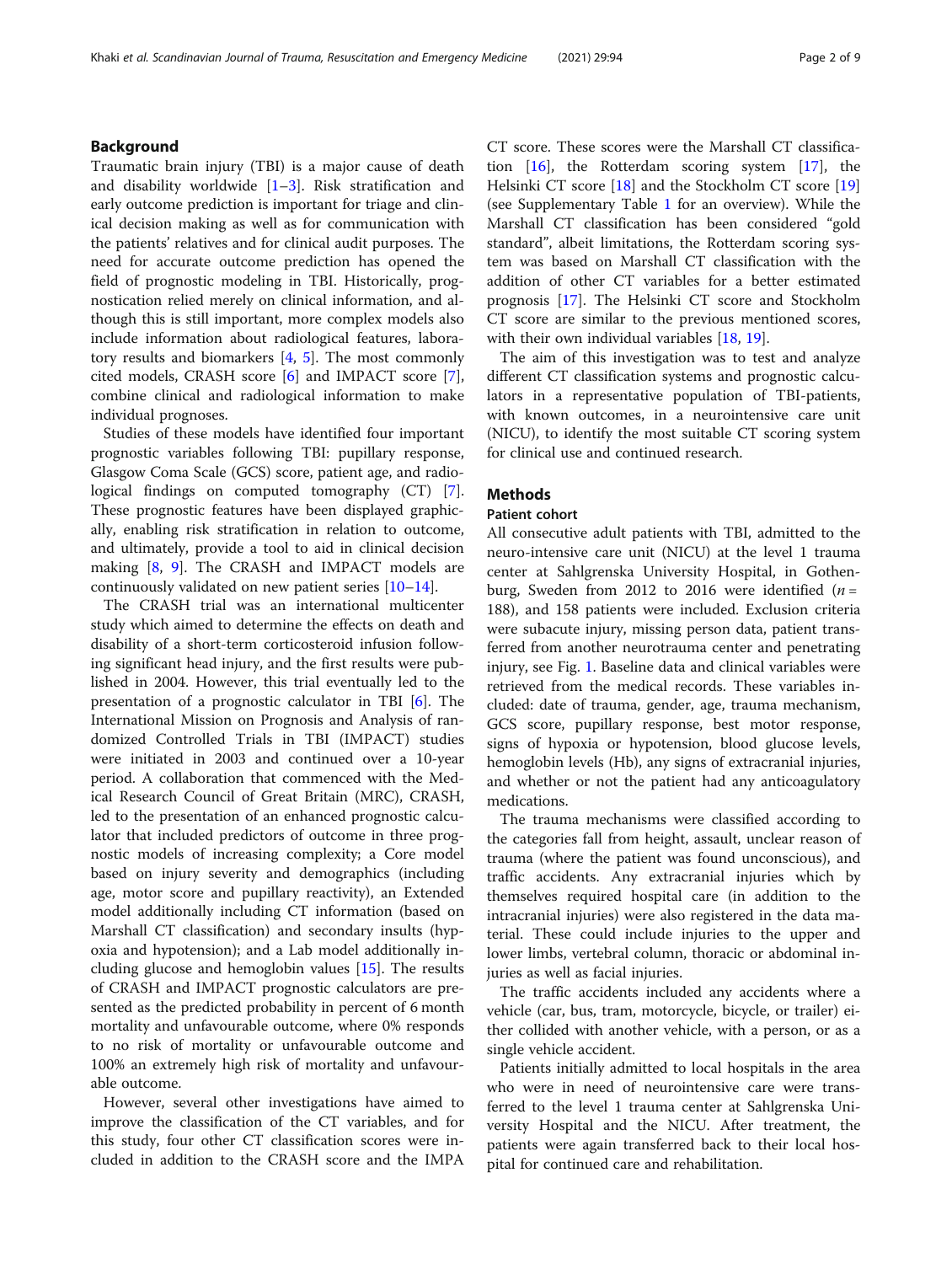<span id="page-2-0"></span>

# Radiological CT scores and prognostic models

CT examinations were reviewed, and data for the variables of the different CT scores was registered. The first CT scans upon arrival were retrieved rather than the "worst" CT scans. The Marshall CT classification, Rotterdam scoring system, Helsinki and Stockholm CT scores were tested, and the IMPACT and CRASH prognostic calculators were applied [[7\]](#page-7-0).

The results of the CRASH and IMPACT calculators are presented as continuous variables from 0 to 100%, where 0% represents no risk for mortality or unfavorable outcome at 6 months and 100% a guaranteed risk for mortality or unfavorable outcome at 6 months. For this study, we dichotomized the predicted outcomes, i.e. ≤50% was assessed as favorable outcome (GOS 4–5), and > 50% was assessed as unfavorable outcome GOS  $[1-3]$  $[1-3]$  $[1-3]$  $[1-3]$ .

# Outcome

Glasgow Outcome Scale (GOS) was used for global evaluation of outcome. GOS is a grading scale ranging from 1 (dead) to 5 (full recovery). An unfavorable outcome was defined as GOS 1–3 and favorable outcome as GOS 4–5. The assessment of GOS scores was based on interviews with the patients or their next of kin by a specially trained intensive care nurse (VH) one year post injury [[20](#page-7-0)].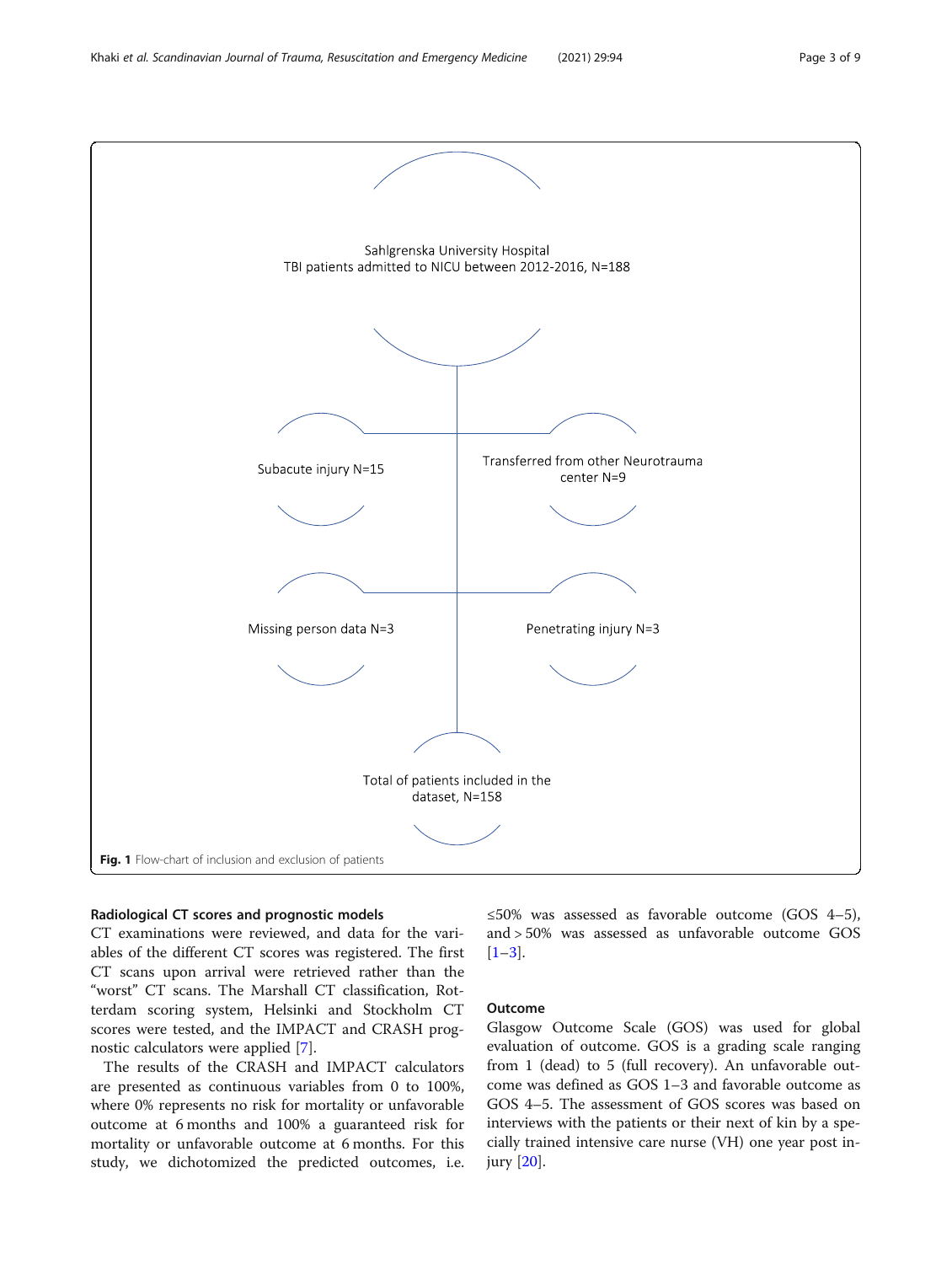# **Statistics**

The statistical analyses were made using statistical software SPSS, version 25. Statistical significance was set at  $p < 0.05$ . The categorical variables were analyzed by frequencies and cross tables which are presented in numbers and percentages. The continuous variables are presented as medians and interquartile ranges due to non-normal distributed data. To show the correlation between the CT scoring systems and GOS, mean plots were used. The plots were made by variance analyses (one-way ANOVA). For validation and comparison of the different CT scoring systems, we used two statistical methods; logistical regression analyses and area under the receiver operating characteristic curve (AUC).

Logistical regression analyses were used to measure the association and accuracy between the different CT scoring systems and GOS. This yielded Nagelkerke's pseudo-R2 which in turn gave a value between 0 and 1, where 0 equals no explanatory variation between the outcome and the model, and 1 equals fully explanatory variation.

Furthermore, AUC was used to compare with the measures of Nagelkerke's pseudo-R2 which also gives a value of the variance between the outcome and the model. AUC gave a value between 0.5–1, where 0.5 indicates nothing more than random chance and 1 indicates a perfect association. To be able to perform the aforementioned analyses, GOS score was dichotomized in two ways. First GOS 1–3 versus 4–5 (unfavorable versus favorable outcome) and GOS 1 versus GOS 2–5 (dead versus alive).

Finally, a multivariable analysis by logistic regression was performed to further indicate the individual CT scoring systems' value when added to the IMPACT base model. These variables included pupillary response, glucose, Hb level, age, and GCS on admission.

# Ethics

This study has been approved by the Swedish Ethical Review Authority (2019–04330). Formal consent from the patients was waived by the Review Authority.

## Results

158 patients with TBI were included during the study period, see Fig. [1](#page-2-0). The mean age was 59 years and 70% were male. Fall from heights and traffic accidents were the most common trauma mechanisms (55 and 22%, respectively). The demographics, CT variables and outcomes are presented in Table [1.](#page-4-0)

GCS scores were assessed upon admission, and the patients were divided into three groups depending on total score; severe TBI (GCS 3–8), moderate TBI (GCS 9–13) and mild TBI (GCS 14–15). In total, 60 patients presented with a severe TBI (38%), 43 patients with moderate TBI (27%) and 55 patients (35%) with mild TBI. Acute subdural hematomas were the most predominant finding present in 85% of the patients. The results from the prognostic calculators IMPACT and CRASH yielded a favorable IMPACT score in 54.4% of the cohort, and a favorable CRASH score in 38.0%. GOS at one year after discharge showed good recovery in 15.8%, moderate disability in 27.2%, severe disability in 24.7%, and death in 29.7%. See Table [1.](#page-4-0)

All CT scores, as well as the IMPACT and CRASH prognostic models, were tested in relation to the actual outcomes of the patients. The relationships between CT scores, prognostic models and outcome, according to GOS, are given in Fig. [2](#page-5-0)A-D. To illustrate the relationship between the different CT scoring systems, i.e., Stockholm (A), Helsinki (B), Rotterdam (C), Marshall (D), with outcome (GOS), means plots were used where the y-axis shows the CT scoring system, and the x-axis shows GOS. This illustrates that the higher the CT scoring value, the worse the outcome and vice versa. The relationships between GOS and IMPACT and CRASH, respectively, are illustrated in Fig. [3A](#page-5-0)-B.

The statistical association and accuracy between the different CT-scoring systems and GOS are given in Table [2,](#page-6-0) for favorable versus unfavorable outcome, and in Table [3](#page-6-0) for dead versus alive. As seen in Table [2](#page-6-0), the Stockholm CT score remained strongest when comparing with other scoring systems, followed by the Helsinki CT score. The Helsinki score was superior in predicting survival (Table [3\)](#page-6-0). When adding variables from IMPACT base model to the CT scores, the Stockholm CT score yielded statistical significance in relationship to actual outcome (see Table [4](#page-6-0)).

# **Discussion**

In this study, we aimed to investigate suitable CT variables and prognostic models to use in clinical practice and research in patients with known outcomes after TBI. There was a significant correlation between the predicted outcome from the scoring systems and the known outcome in the patient series. The Helsinki CT score was most accurate in predicting survival, and the Stockholm CT score was most accurate in predicting unfavorable versus favorable outcome. Furthermore, when the Stockholm CT score was added to the IMPACT base model, this yielded the strongest prognostic relationship compared to any of the other CT scoring systems.

The superior accuracy in the Stockholm and Helsinki CT scores, compared with the Marshall classification and Rotterdam scoring system, might be explained by the inclusion of additional variables, but there were also differences in how the variables were registered and how they affected prognosis. When comparing the Stockholm CT score to the other scores, there was a clear difference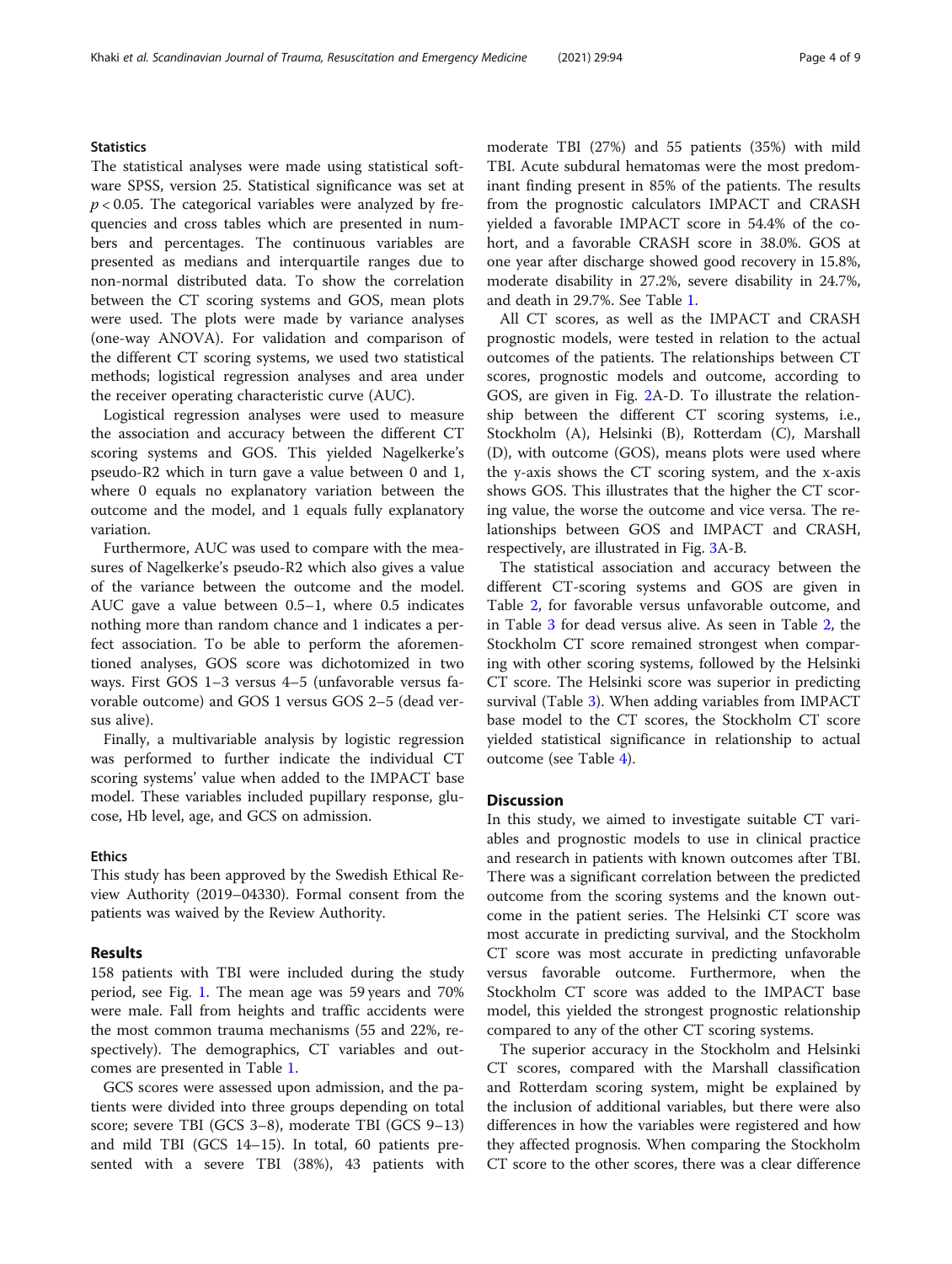CT Computed tomography. GOS Glasgow Outcome Scale. The data is presented by number (percentage) or median (interquartile range)

in the analyses of traumatic subarachnoid hemorrhage (tSAH). In the Stockholm CT score, absence or presence of intraventricular hemorrhage (IVH) analyzed, as well as the absence or presence of tSAH, both in the convexities and in the basal cisterns, in addition to the volume of the hematoma. The Marshall classification neither included tSAH nor IVH and the Rotterdam score only analyzed the absence or presence of IVH or tSAH, but did not discriminate between the two, and the Helsinki CT score analyzed only the absence or presence of IVH. Considering these factors, it is reasonable to believe that tSAH plays an important role in the prognosis of TBI patients, i.e. a worse outcome in the presence of tSAH, which has also been shown in previous studies [[21\]](#page-7-0). One reason for this could be more complicated management as traumatic subarachnoid blood might case harmful complications such as vasospasm, ischemia, hydrocephalus, and electrolyte disturbances [[22](#page-7-0)].

Another difference between the scoring systems concerned epidural hematomas (EDH), where the Helsinki CT score and the Stockholm CT score considered the presence of EDH a positive prognostic factor, and if present, subtracted points for EDH from the total sum; hence, yielding a more favorable outcome [\[19](#page-7-0)]. However, in the Rotterdam scoring system, the presence of EDH was considered a negative sign and increased the risk of poor outcome [\[17](#page-7-0)]. In the Marshall classification, hematomas or contusions greater than  $25 \text{ cm}^3$  were considered, but EDH was not specifically analyzed. Furthermore, the Stockholm CT score was the only modality which analyzed midline shift as a continuous variable and was also the only scoring system considering if signs of diffuse axonal injury (DAI) were present on CT. Even though DAI is primarily diagnosed on magnetic resonance imaging (MRI) scans, signs of DAI on CT scans could indicate severe consequences [\[23,](#page-7-0) [24](#page-7-0)]. Measuring midline shift as a continuous variable and including signs of DAI might explain why the Stockholm CT score was marginally more accurate than the Helsinki CT score in outcome prediction.

Table 1 Patient demographics and baseline characteristics (Continued)

3 (Severe disability) 39 (25) 4 (Moderate disability) 43 (27) 5 (Good recovery) 25 (16)  $Missina$  2 (1) 1–3 (Unfavorable outcome) 88 (56) 4–5 (Favorable outcome) 68 (43)

Variable, n  $(%)$  All patients  $(n =$ 

<span id="page-4-0"></span>

| Table 1 Patient demographics and baseline characteristics  |                               |  |
|------------------------------------------------------------|-------------------------------|--|
| Variable, n (%)                                            | All patients $(n=$<br>158)    |  |
| Age (y), mean (SD)                                         | 59 (43-69)                    |  |
| Sex, n (%)                                                 |                               |  |
| Female                                                     | 47 (30)                       |  |
| Male                                                       | 111 (70)                      |  |
| <b>PRE-ADMISSION</b>                                       |                               |  |
| Trauma mechanism, n (%)                                    |                               |  |
| Fall from height                                           | 87 (55)                       |  |
| Traffic accident                                           | 35 (22)                       |  |
| Assault                                                    | 13 (8)                        |  |
| Unclear (found unconscious)                                | 23 (15)                       |  |
| Extracranial injury                                        | 26 (16)                       |  |
| <b>ADMISSION</b>                                           |                               |  |
| Baseline data (%)                                          |                               |  |
| $GCS$ 3-8                                                  | 60 (38)                       |  |
| GCS 9-13                                                   | 43 (27)                       |  |
| GCS 14-15                                                  | 55 (35)                       |  |
| Pupillary response (%)                                     |                               |  |
| Bilateral response                                         | 116 (73)                      |  |
| Unilateral response                                        | 22 (14)                       |  |
| No response                                                | 20 (13)                       |  |
| Hemoglobin (g/l), mean (SD)                                | 138 (124–148)                 |  |
| Glucose (millimoles/l), mean (SD)                          | $8(7-10)$                     |  |
| Marshall CT classification (%)                             |                               |  |
| $\overline{1}$                                             | 0(0)                          |  |
| $\mathsf{II}$                                              | 33 (21)                       |  |
| Ш                                                          | 34 (22)                       |  |
| $\mathsf{I}\mathsf{V}$                                     | 2(1)                          |  |
| $V + VI$                                                   | 89 (56)                       |  |
| Rotterdam scoring system (%)                               |                               |  |
| 1                                                          | 4 (2)                         |  |
| 2                                                          | 11 (7)                        |  |
| 3                                                          | 41 (26)                       |  |
| $\overline{4}$                                             | 57 (36)                       |  |
| 5                                                          | 33 (21)                       |  |
| 6                                                          | 12 (8)                        |  |
| Stockholm CT score, median (IQR)                           | $0,29$ $(0,16 - 0,40)$        |  |
| Helsinki CT score, median (IQR)                            | $-0.04$ ( $-0.36$ – 0,<br>60) |  |
| Stay at the Neurointensive Care Unit (days), n<br>(median) | $8(3-14)$                     |  |
| <b>FOLLOW-UP</b>                                           |                               |  |
| GOS*, one year after trauma (%)                            |                               |  |
| 1 (Death)                                                  | 47 (30)                       |  |
| 2 (Vegetative state)                                       | 2(1)                          |  |

158)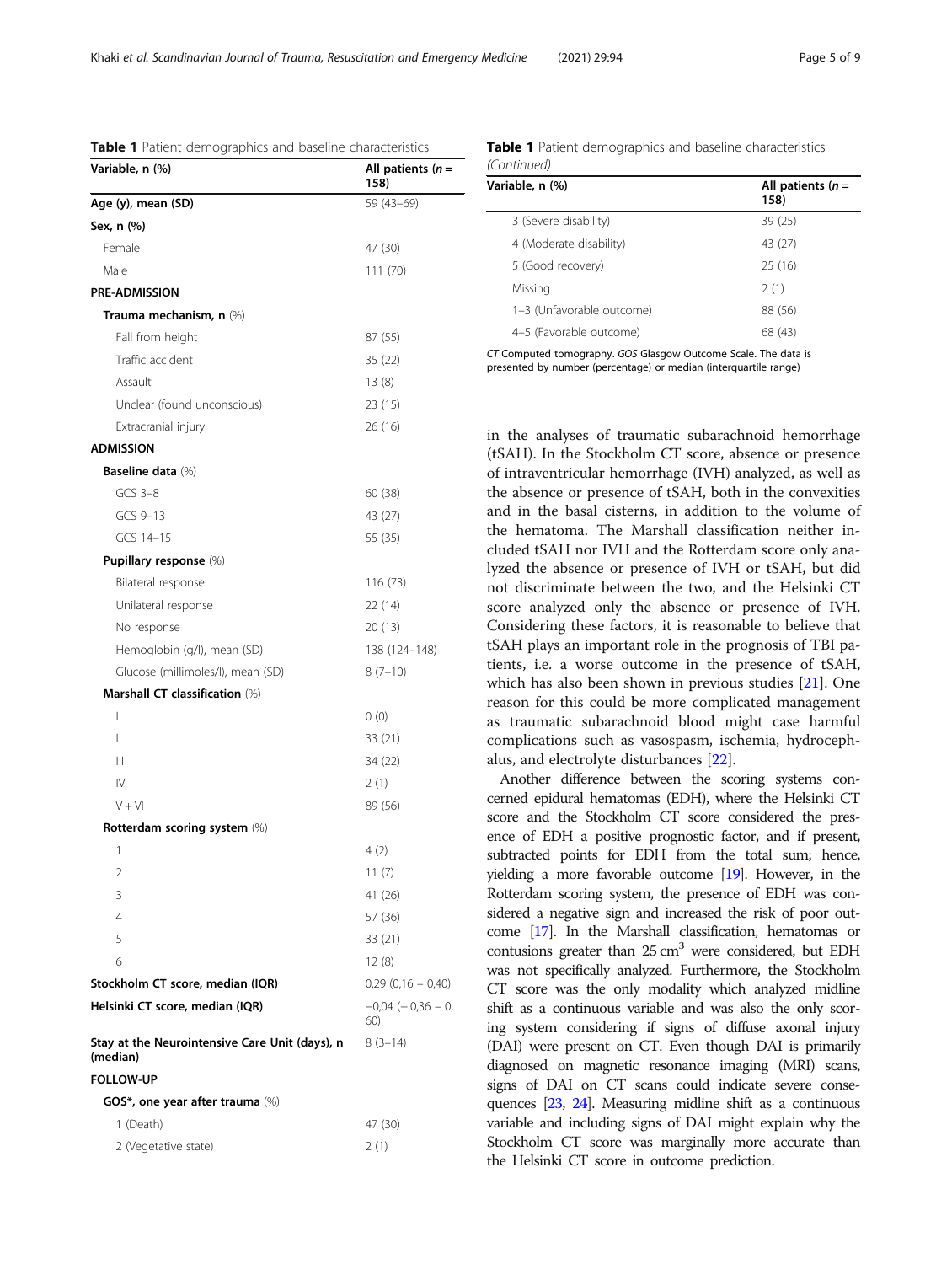<span id="page-5-0"></span>

We found that adding relevant CT variables to the IMPACT base model yielded improved prognostic measurements. This motivates further investigations to optimize CT findings to increase prognostic accuracy which, in turn, can aid decision making in the clinical setting. From the results of this investigation, we would suggest the use of the Stockholm CT score or Helsinki CT score as the method of choice when predicting prognosis in patients with TBI. For future perspectives, we expect to see additional and more complex prognostic models in TBI, applying the results from large multicenter investigations such as the CENTER-TBI study that includes CT variables as well as biomarkers and clinical baseline data [[25\]](#page-8-0).

# Future prospectives in TBI prognostication

Native CT scan is part of the routine trauma protocol used at patient admission. The prognostic scores investigated in this study use findings on a native CT scan for prognostication. However, data suggests that perfusion CT scans could be superior in prognostication after TBI [[26\]](#page-8-0). As CT perfusion measures

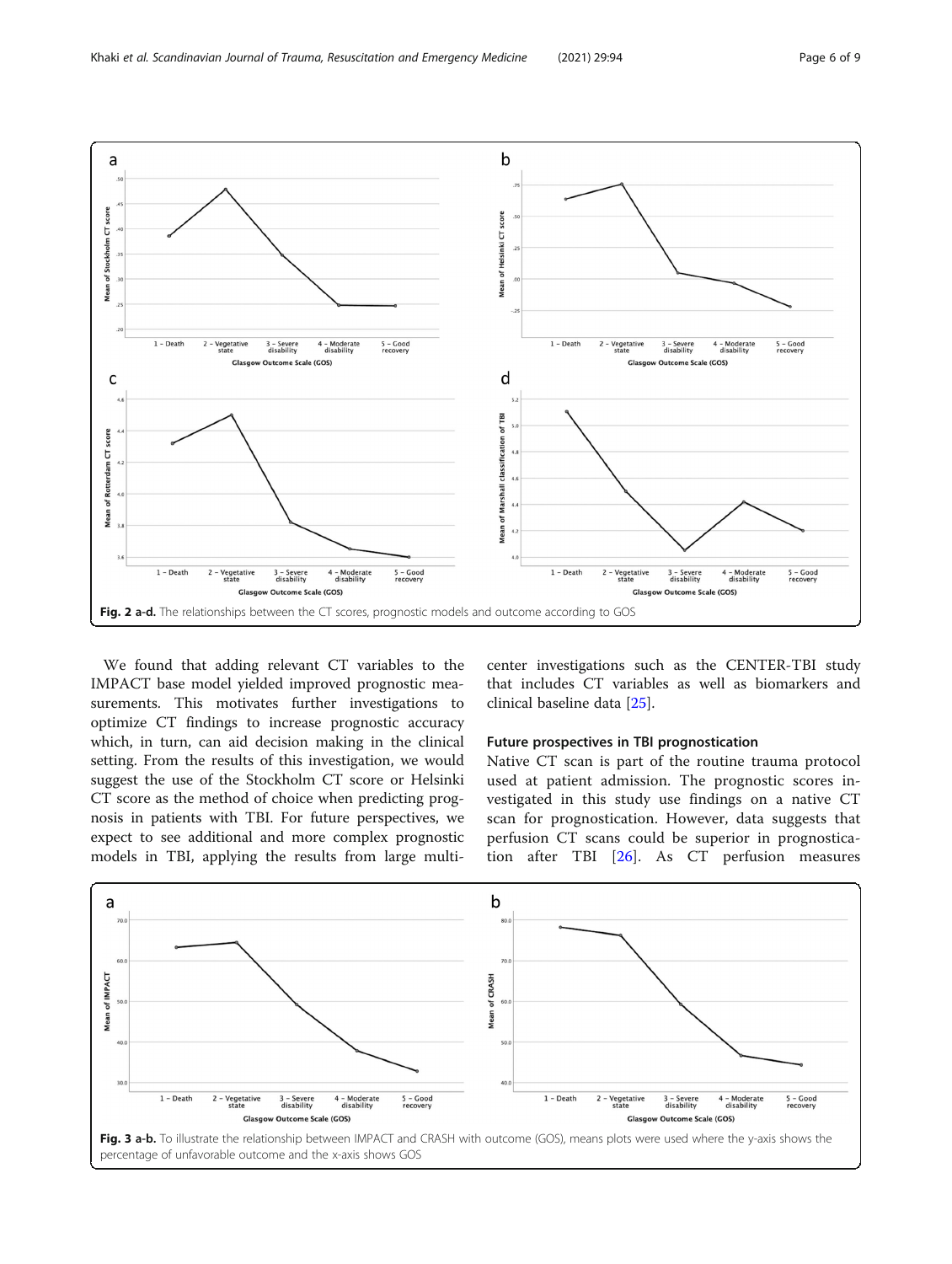<span id="page-6-0"></span>Table 2 The association and accuracy between the different CT scoring systems and GOS 1–3 (unfavourable outcome) versus GOS 4–5 (favorable outcome)

| Prognostic CT scoring system | Pseudo- $R^2$ | <b>AUC (95% CI)</b>    |
|------------------------------|---------------|------------------------|
| Marshall CT classification   | 0.01          | $0.54$ (0.45 - 0.63)   |
| Rotterdam scoring system     | 0.06          | $0,61$ $(0,53 - 0,70)$ |
| Helsinki CT score            | 0.10          | $0.63$ $(0.54 - 0.71)$ |
| <b>Stockholm CT score</b>    | 0.15          | $0,70(0,61 - 0,78)$    |

cerebral vascular autoregulation, it could be useful in the guidance of TBI treatment [[27,](#page-8-0) [28\]](#page-8-0). Further studies on TBI prognostication should include CT perfusion and aim to address physiology as well as associated injuries to improve prognosis and overall care for these patients.

## Strengths and limitations

The patients in this investigation were highly representative of TBI-patients in NICU. Only a small number of patients were lost to follow-up, and the standards of care adhere to the Brain trauma foundation guidelines [[29](#page-8-0)] and are also routine practice in other Scandinavian and international level 1 trauma centers and NICU. Data collection was retrieved by a limited number of individuals in the team, and the radiological examinations were performed according to a routine trauma protocol and available for assessment.

One limitation was that the study was retrospective and relied on data from medical records. Moreover, when commencing this study, one aim was to compare the known patient outcome with the predicted outcome from the different prognostic models for each individual. The reason for this was to assess whether the prognostic tools yielded a poorer outcome compared to reality – or in fact a more positive outcome – and in turn, this would be another guide in the clinical setting. However, we could not find a statistical model to analyze this, due to the differences in the nature of the values of GOS and the prognostic tools. Furthermore, we assessed GOS one-year postinjury, and the prognostic models generally present outcomes at 6 months. This was a limitation in the view of comparison, and we suspect that the outcomes in our patients would be better, given the six

Table 3 The association and accuracy between the different CT scoring systems and GOS 1 (dead) versus GOS alive [\[2](#page-7-0)–[5](#page-7-0)]

| Prognostic CT scoring system | Pseudo- $R^2$ | <b>AUC (95% CI)</b>    |
|------------------------------|---------------|------------------------|
| Marshall CT classification   | 0.08          | $0,63$ $(0,54 - 0,72)$ |
| Rotterdam scoring system     | 0.09          | $0.65(0.56 - 0.74)$    |
| Helsinki CT score            | 0.16          | $0,70(0,61 - 0,79)$    |
| Stockholm CT score           | 0.08          | $0.67$ $(0.59 - 0.76)$ |

Table 4 Base model and CT scores in comparison to GOS 1-3 versus GOS 4–5

| <b>Models</b>                               | Pseudo-<br>$R^2$ | P-value<br>(significant < 0.05) |
|---------------------------------------------|------------------|---------------------------------|
| <b>IMPACT Base</b>                          | 0,330            |                                 |
| IMPACT Base + Marshall CT<br>classification | 0,339            | 0,233                           |
| IMPACT Base + Rotterdam scoring<br>system   | 0,338            | 0,253                           |
| IMPACT Base + Helsinki CT score             | 0,347            | 0,109                           |
| <b>IMPACT Base + Stockholm CT score</b>     | 0.368            | 0.020                           |

additional months of recovery. However, the improvement beyond 6 months seems limited in reported literature [\[30](#page-8-0), [31](#page-8-0)].

A possible limitation of the study was that different CT machines and protocols were used during the study period. However, for native CT scans, this has less effect compared to more advanced modalities. Additionally, a Swedish survey from 2016 showed that homogenous examination protocols for CT head scans were used in trauma and 98% used native CT scans without contrast [[32\]](#page-8-0). All scanners at the different hospitals in the region underwent regular maintenance by the vendors and sequences were optimized by the hospitals for clinical evaluation of traumatic brain injuries.

### Conclusion

There was a significant correlation between the predicted outcomes from the scoring systems and the known outcomes in this patient material, representative for a NICU TBI-population. The Stockholm CT score and the Helsinki score yielded the closest relationship between the models and the actual outcomes. Furthermore, the Stockholm CT score yielded the strongest overall relationship when adding variables from IMPACT base model and would be our method of choice for continued research when using any of the current available CT scoring models.

### Abbreviations

CT: Computed tomography; DAI: Diffuse axonal injury; EDH: Epidural hematoma; GCS: Glasgow coma scale; GOS: Glasgow outcome scale; IVH: Intraventricular hemorrhage; MRI: Magnetic Resonance Imaging; NICU: Neurointensive Care Unit; SAH: Subarachnoid hemorrhage; SDH: Subdural hematoma; TBI: Traumatic brain injury; tSAH: Traumatic subarachnoid hemorrhage

#### Supplementary Information

The online version contains supplementary material available at [https://doi.](https://doi.org/10.1186/s13049-021-00901-6) [org/10.1186/s13049-021-00901-6](https://doi.org/10.1186/s13049-021-00901-6).

Additional file 1: Supplementary Table 1. Overview of the different prognostic calculators and CT scores.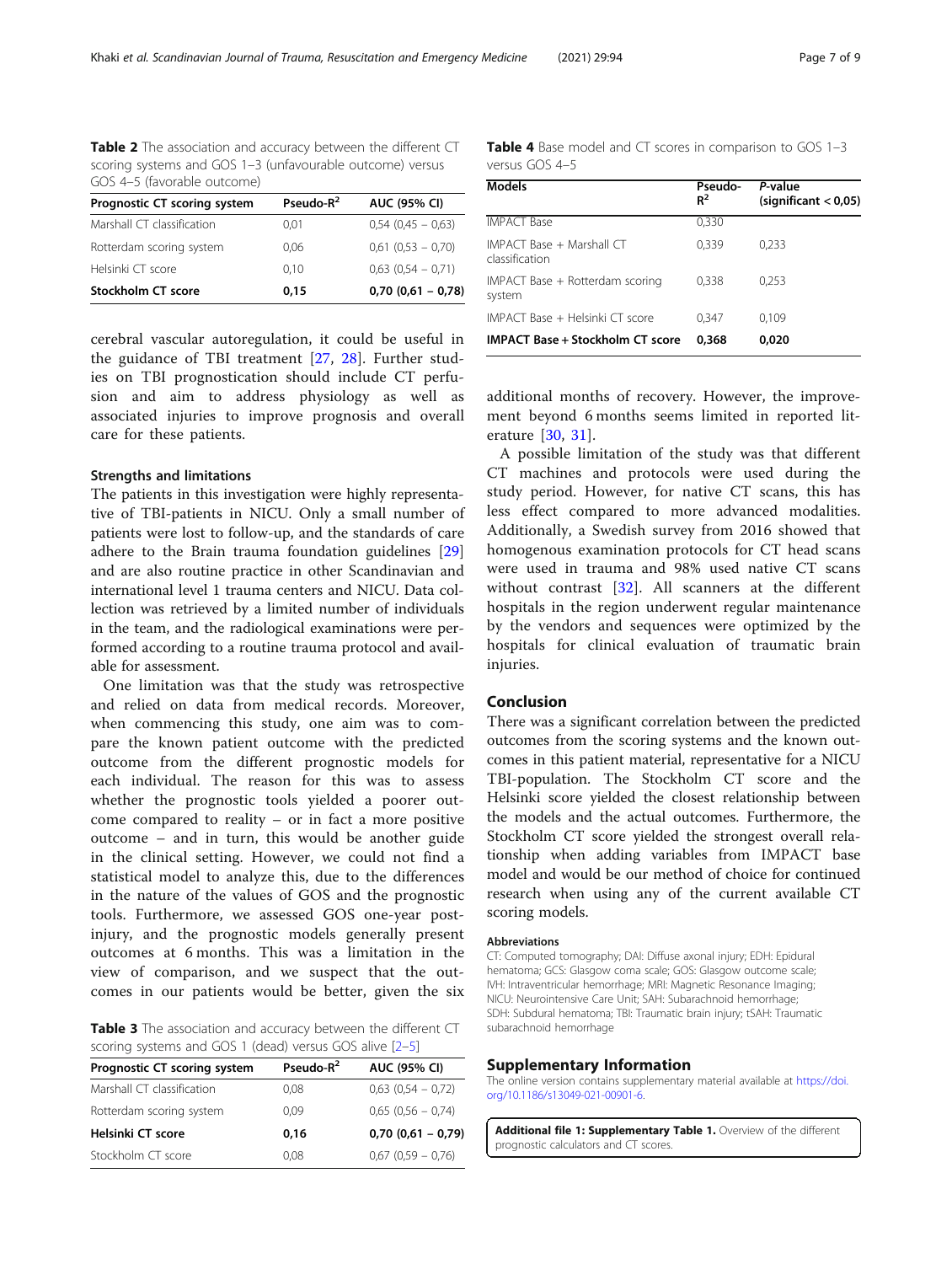#### <span id="page-7-0"></span>Acknowledgments

The authors would like to thank statistician Nashmil Ariai for aiding with the statististical analyses.

#### Authors' contributions

JL, VH and DK were involved in the planning of the study and study design. DK, VH and JL performed the data collection. DK, JL and AC performed the manuscript writing and submission process. HOH and VH drafted the manuscript. All authors substantively revised the manuscript and has approved the submitted version.

#### Funding

AC received financial support from The Gothenburg Society of Medicine. Funding was received from ALF, the Swedish national contract between the state and region in cooperation with the university and the hospital in purpose to fund education and clinical research to advance development in medicine and health care. Open Access funding provided by University of Gothenburg.

# Availability of data and materials

The datasets used and analyzed during the current study are available from the corresponding author on reasonable request.

#### **Declarations**

## Ethics approval and consent to participate

This study has been approved by the Swedish Ethical Review Authority (2019–04330). Formal consent from the patients was waived by the Review Authority.

#### Consent for publication

Not applicable.

#### Competing interests

All authors certify that they have no affiliations with or involvement in any organization or entity with any financial interest (such as honoraria; educational grants; participation in speakers' bureaus; membership, employment, consultancies, stock ownership, or other equity interest; and expert testimony or patent-licensing arrangements), or non-financial interest (such as personal or professional relationships, affiliations, knowledge or beliefs) in the subject matter or materials discussed in this manuscript.

#### Author details

<sup>1</sup>Department of Neurosurgery, Sahlgrenska University Hospital, SE-413 45 Gothenburg, Sweden. <sup>2</sup>Department of Clinical Neuroscience, Institute of Neuroscience and Physiology, The Sahlgrenska Academy at the University of Gothenburg, Gothenburg, Sweden. <sup>3</sup>Department of Anesthesia and Intensive Care, Sahlgrenska University Hospital, Gothenburg, Sweden. <sup>4</sup>Institute of Anesthesiology and Intensive Care Medicine, The Sahlgrenska Academy at the University of Gothenburg, Gothenburg, Sweden.

## Received: 12 April 2021 Accepted: 11 June 2021 Published online: 17 July 2021

#### References

- 1. Faul M, Coronado V. Epidemiology of traumatic brain injury. Handb Clin Neurol. 2015;127:3–13. [https://doi.org/10.1016/B978-0-444-52892-6.00001-5.](https://doi.org/10.1016/B978-0-444-52892-6.00001-5)
- Stalnacke BM, Saveman BI, Stenberg M. Long-term follow-up of disability, cognitive, and emotional impairments after severe traumatic brain injury. Behav Neurol. 2019;2019:9216931.
- Tagliaferri F, Compagnone C, Korsic M, Servadei F, Kraus J. A systematic review of brain injury epidemiology in Europe. Acta Neurochir. 2006;148(3): 255–68; discussion 68. <https://doi.org/10.1007/s00701-005-0651-y>.
- 4. Gao J, Zheng Z. Development of prognostic models for patients with traumatic brain injury: a systematic review. Int J Clin Exp Med. 2015;8(11): 19881–5.
- Czeiter E, Mondello S, Kovacs N, Sandor J, Gabrielli A, Schmid K, et al. Brain injury biomarkers may improve the predictive power of the IMPACT outcome calculator. J Neurotrauma. 2012;29(9):1770–8. [https://doi.org/10.1](https://doi.org/10.1089/neu.2011.2127) [089/neu.2011.2127.](https://doi.org/10.1089/neu.2011.2127)
- 6. Perel P, Arango M, Clayton T, Edwards P, Komolafe E, Poccock S, et al. Predicting outcome after traumatic brain injury: practical prognostic models based on large cohort of international patients. BMJ (Clinical research ed). 2008;336(7641):425–9. <https://doi.org/10.1136/bmj.39461.643438.25>.
- 7. Steyerberg EW, Mushkudiani N, Perel P, Butcher I, Lu J, McHugh GS, et al. Predicting outcome after traumatic brain injury: development and international validation of prognostic scores based on admission characteristics. PLoS Med. 2008;5(8):e165 discussion e.
- 8. Brennan PM, Murray GD, Teasdale GM. Simplifying the use of prognostic information in traumatic brain injury. Part 1: the GCS-pupils score: an extended index of clinical severity. J Neurosurg. 2018;128(6):1612–20. [https://](https://doi.org/10.3171/2017.12.JNS172780) [doi.org/10.3171/2017.12.JNS172780](https://doi.org/10.3171/2017.12.JNS172780).
- 9. Murray GD, Brennan PM, Teasdale GM. Simplifying the use of prognostic information in traumatic brain injury. Part 2: graphical presentation of probabilities. J Neurosurg. 2018;128(6):1621–34. [https://doi.org/10.3171/201](https://doi.org/10.3171/2017.12.JNS172782) [7.12.JNS172782.](https://doi.org/10.3171/2017.12.JNS172782)
- 10. Olivecrona M, Koskinen LO. The IMPACT prognosis calculator used in patients with severe traumatic brain injury treated with an ICP-targeted therapy. Acta Neurochir. 2012;154(9):1567–73. [https://doi.org/10.1007/](https://doi.org/10.1007/s00701-012-1351-z) [s00701-012-1351-z](https://doi.org/10.1007/s00701-012-1351-z).
- 11. Charry JD, Navarro-Parra S, Solano J, Moscote-Salazar L, Pinzón MA, Tejada JH. Outcomes of traumatic brain injury: the prognostic accuracy of various scores and models. Neurol Neurochir Pol. 2019;53(1):55–60. [https://doi.org/1](https://doi.org/10.5603/PJNNS.a2018.0003) [0.5603/PJNNS.a2018.0003](https://doi.org/10.5603/PJNNS.a2018.0003).
- 12. Maeda Y, Ichikawa R, Misawa J, Shibuya A, Hishiki T, Maeda T, et al. External validation of the TRISS, CRASH, and IMPACT prognostic models in severe traumatic brain injury in Japan. PLoS One. 2019;14(8):e0221791. [https://doi.](https://doi.org/10.1371/journal.pone.0221791) [org/10.1371/journal.pone.0221791](https://doi.org/10.1371/journal.pone.0221791).
- 13. Bilgi K, Gopalakrishna KN, Chakrabarti D, Rao GSU. Outcome prediction of TBI: are there parameters that affect the IMPACT and CRASH models? World neurosurgery; 2020.
- 14. Wongchareon K, Thompson HJ, Mitchell PH, Barber J, Temkin N. IMPACT and CRASH prognostic models for traumatic brain injury: external validation in a south-American cohort. Inj Prev. 2020;26(6):546–54. [https://doi.org/1](https://doi.org/10.1136/injuryprev-2019-043466) [0.1136/injuryprev-2019-043466](https://doi.org/10.1136/injuryprev-2019-043466).
- 15. Maas AI, Murray GD, Roozenbeek B, Lingsma HF, Butcher I, McHugh GS, et al. Advancing care for traumatic brain injury: findings from the IMPACT studies and perspectives on future research. The Lancet Neurology. 2013;12 (12):1200–10. [https://doi.org/10.1016/S1474-4422\(13\)70234-5](https://doi.org/10.1016/S1474-4422(13)70234-5).
- 16. Marshall LF, Marshall SB, Klauber MR, Van Berkum CM, Eisenberg H, Jane JA, et al. The diagnosis of head injury requires a classification based on computed axial tomography. J Neurotrauma. 1992;9(Suppl 1):S287–92.
- 17. Maas AI, Hukkelhoven CW, Marshall LF, Steyerberg EW. Prediction of outcome in traumatic brain injury with computed tomographic characteristics: a comparison between the computed tomographic classification and combinations of computed tomographic predictors. Neurosurgery. 2005;57(6):1173–82 discussion −82.
- 18. Raj R, Siironen J, Skrifvars MB, Hernesniemi J, Kivisaari R. Predicting outcome in traumatic brain injury: development of a novel computerized tomography classification system (Helsinki computerized tomography score). Neurosurgery. 2014;75(6):632–46; discussion 46-7. [https://doi.org/10.1227/](https://doi.org/10.1227/NEU.0000000000000533) [NEU.0000000000000533](https://doi.org/10.1227/NEU.0000000000000533).
- 19. Nelson DW, Nyström H, MacCallum RM, Thornquist B, Lilja A, Bellander BM, et al. Extended analysis of early computed tomography scans of traumatic brain injured patients and relations to outcome. J Neurotrauma. 2010;27(1): 51–64. [https://doi.org/10.1089/neu.2009.0986.](https://doi.org/10.1089/neu.2009.0986)
- 20. Wilson JT, Pettigrew LE, Teasdale GM. Structured interviews for the Glasgow outcome scale and the extended Glasgow outcome scale: guidelines for their use. J Neurotrauma. 1998;15(8):573–85. [https://doi.org/10.1089/neu.1](https://doi.org/10.1089/neu.1998.15.573) [998.15.573](https://doi.org/10.1089/neu.1998.15.573).
- 21. Thelin EP, Nelson DW, Vehviläinen J, Nyström H, Kivisaari R, Siironen J, et al. Evaluation of novel computerized tomography scoring systems in human traumatic brain injury: an observational, multicenter study. PLoS Med. 2017; 14(8):e1002368. [https://doi.org/10.1371/journal.pmed.1002368.](https://doi.org/10.1371/journal.pmed.1002368)
- 22. Modi NJ, Agrawal M, Sinha VD. Post-traumatic subarachnoid hemorrhage: a review. Neurol India. 2016;64(Suppl):S8–s13.
- 23. Vieira RC, Paiva WS, de Oliveira DV, Teixeira MJ, de Andrade AF, de Sousa RM. Diffuse axonal injury: epidemiology, Outcome and Associated Risk Factors. Front Neurol. 2016;7:178.
- 24. Ljungqvist J, Nilsson D, Ljungberg M, Esbjörnsson E, Eriksson-Ritzén C, Skoglund T. Longitudinal changes in diffusion tensor imaging parameters of